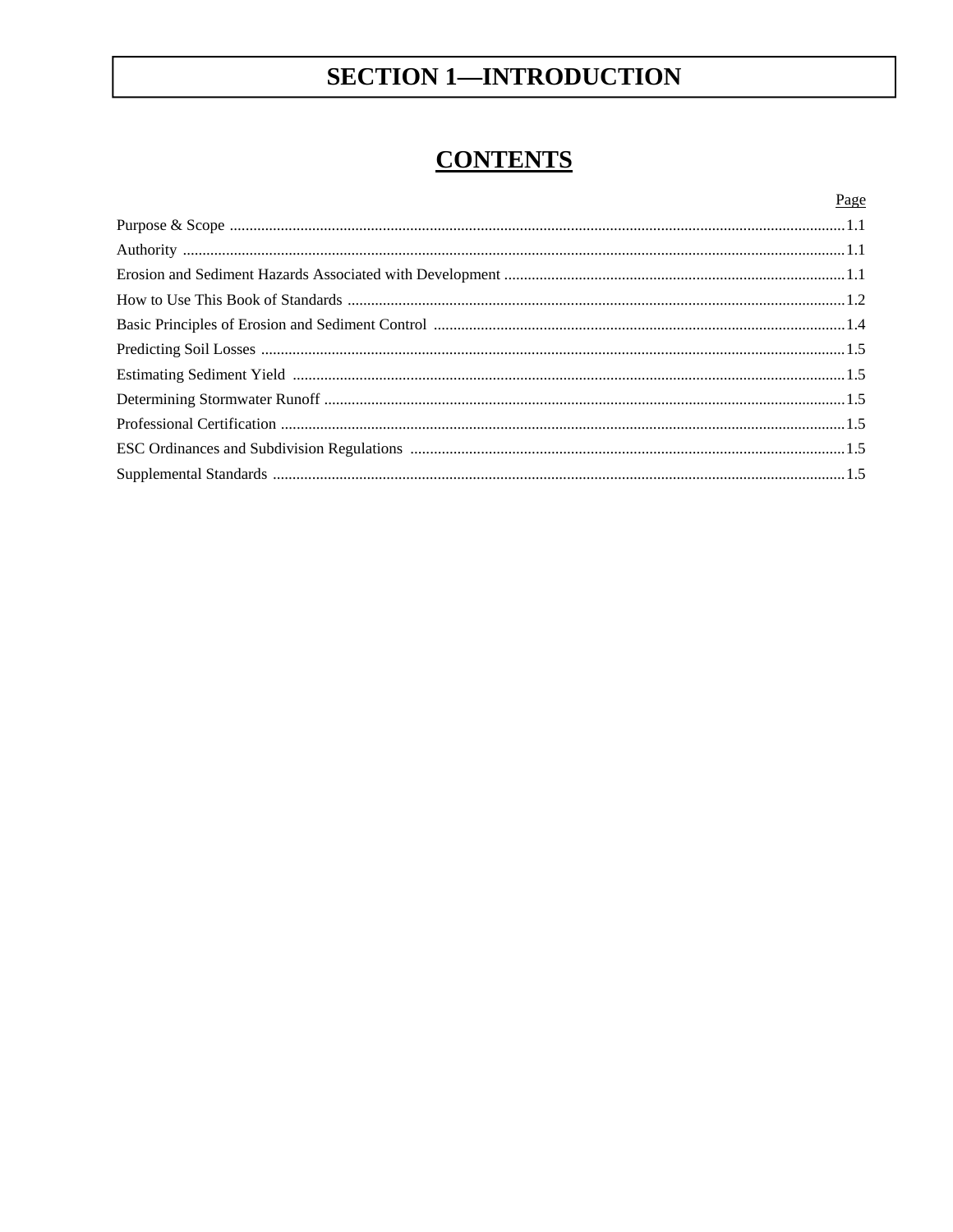Section prepared by:

 New York State Soil & Water Conservation Committee Donald W. Lake Jr., P.E., CPESC, CPSWQ Former Engineering Specialist Adjunct Assistant Professor State University of New York, College of Environmental Science and Forestry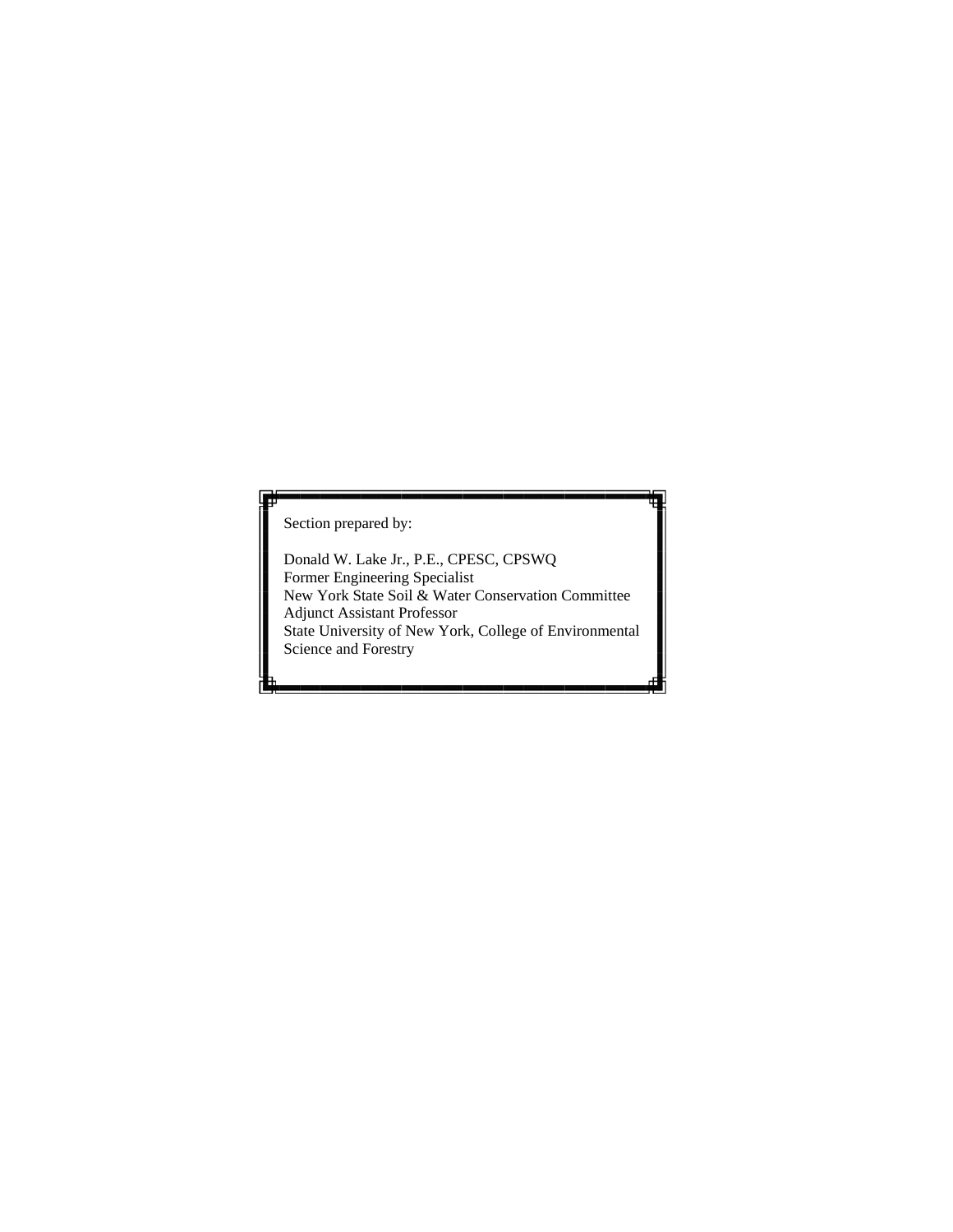# **Purpose & Scope**

 standards and specifications for meeting criteria set forth by specifications provide criteria on minimizing erosion and disturbance. They show how to use soil, water, plants, and products to protect the quality of our environment. These standards and specifications were developed in cooperation for use by planners, design engineers, developers, protect the waters of the state from sediment loads during The purpose of this document is to provide minimum the New York State Department of Environmental Conservation (NYS DEC) for stormwater discharges associated with construction activity. The standards and sediment impacts from construction activity involving soil with the USDA Natural Resources Conservation Service, New York State Soil and Water Conservation Committee (NYSSWCC), NYS DEC and other state and local agencies contractors, landscape architects, property owners, and resource managers. Proper use of these standards will runoff events.

## **Authority**

 These standards and specifications apply to lands within recreational, or highway construction, and other land disturbances are occurring or imminent. They are statewide in scope and, in some cases, are somewhat generalized due sedimentation are varied and complex. Following these specific basis and shall be discussed with NYS DEC New York State where housing, industrial, institutional, to variations in climate, topography, geology, soils, and plant requirements. Feasible ways to minimize erosion and standards and specifications is presumed to be in compliance with the SPDES general permit for construction activities. Alternative methods may be explored on a case regional staff.

 The Environmental Protection Agency delegated York on October 1, 1992. New York State issued its first General Permit for stormwater discharges from construction pursuant to Article 17, Titles 7, 8 and Article 70 of Environmental Conservation Law. At a minimum, an erosion and sediment control plan must be prepared for any stormwater responsibility for the National Pollutant Discharge Elimination System (NPDES) Permit to New activities on August 1, 1993. This permit was issued construction activity that disturbs one or more acres and, in some special watersheds, 5,000 square feet.

 **Project owners should contact NYSDEC's Regional Note: Performing activities within or adjacent to wetlands, streams and waterbodies may require permits from the New York State Department of Environmental Conservation (NYSDEC) pursuant to Article 15 (Protection of Waters), Article 24 (Freshwater Wetlands) and Article 25 (Tidal Wetlands) of the Environmental Conservation Law (ECL). Division of Environmental Permits early in the site planning process to discuss the requirements for meeting permit issuance standards. Following the New York State Standards and Specifications for Erosion and Sediment Control may not ensure compliance with the above referenced sections of the ECL.** 

# **Erosion and Sediment Hazards Associated with Development**

 Many people may be adversely affected by development on relatively small areas of land. Uncontrolled erosion and sediment from these areas may cause considerable

 Stream pollution and damages to public facilities and private homes are examples. Hazards associated with economic damage to individuals and society in general. land disturbance include:

- 1.A large increase of soil exposed to erosion from wind and water;
- 2. Increased water runoff, soil movement, sediment accumulation and peak flows caused by:
	- a. Removal of plant cover and topsoil;
	- b. A decrease in the area of soil which can absorb water because of construction of streets, buildings, sidewalks, and parking lots;
	- operations, diversions, and streets; c. Changes in drainage areas caused by grading
	- d. Changes in volume and duration of water concentrations caused by altering steepness, distance, and surface roughness;
	- 90 percent of the original rate; and, e. Soil compaction by heavy equipment, which can reduce the water intake of soils as much as
	- f. Prolonged exposure of unprotected sites and disturbed areas to poor weather conditions.
- 3.Altering the groundwater regime that may adversely affect drainage systems, slope stability, survival of existing vegetation and establishment of new plants;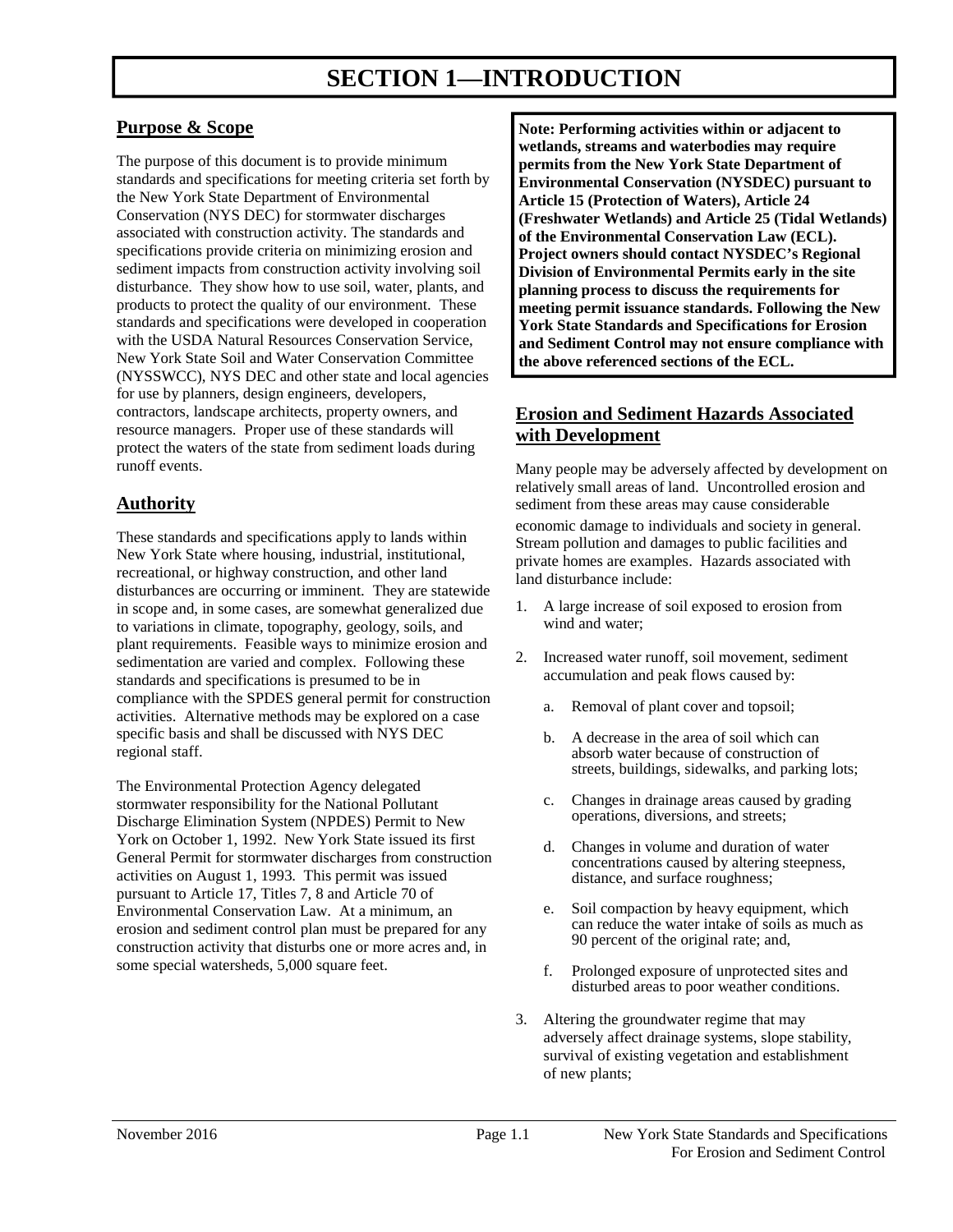- 4.Exposing subsurface materials that are too rocky, too acid, or otherwise unfavorable for establishing plants;
- dikes, and landfills; 5. Obstructing stream flow with new buildings,
- 6.Improper timing and sequencing of construction and development activities; and,
- 7.Abandonment of sites before completion of construction.

## **How to Use This Book of Standards**

 This book of standards is organized in a manner to the onset of a project, followed by the design process noting site management in the beginning followed by erosion emphasize good planning and environmental site design at the differences with different types of construction operations. Standards are presented in the order of proper control, using runoff control and soil stabilization, and then sediment control practices.

 The standards and specifications listed in this book have details on how to plan a site for erosion and sediment been developed over time to reduce the impact of soil loss from construction sites to receiving water bodies and adjacent properties. This book provides designers with control and how to select, size, and design specific practices to meet these resource protection objectives. The appendices at the end of this book contain additional information as guidance for site plan design and review, construction implementation, and site inspection. Review and inspection checklists are provided to aid planners and designers in meeting the standards requirements.

### Section 2. Site Planning, Preparation, and Management

 identified and incorporated into a seven step design process. sediment control planning are discussed. Typical site This section discusses the objectives of the erosion and sediment control plan. Site and off-site resources are In addition, special considerations for different types of project development and their needs for erosion and management standards are located in this section.

#### Section 3. Erosion Control Part 1- Runoff Control

 standards to meet a variety of project needs. Both detailed design analysis This section provides a number of specific runoff control temporary and permanent practices are presented to manage stormwater runoff to and within the site. The design of some of these practices can be completed by selecting dimensions based on tributary drainage areas; while others require more

Section 4. Erosion Control Part 2- Soil Stabilization

This section presents detailed standards and specifications for soil stabilization, the second part of erosion control. It includes standards for grading activities, stabilization with seeding and mulching, use of stabilization matting, application of loose stabilization blankets and addresses special applications. Standards for lime and fertilizer application are also included. Bio-technical standards for live fascines, brush mattress and others, are presented for stabilizing steep slopes, road banks, and stream banks. Structural components are also included to aid where vegetative applications alone are inadequate to stabilize an area.

#### Section 5. Sediment Control

 This section addresses the capture, retention and control of for perimeter controls, storm drain inlet protection, buffer and sediment basins and dewatering devices. A standard sediment within the boundaries of the disturbed construction site. Standards and specifications are included filter strips, temporary sediment traps, tanks, tubes, bags for polymer flocculation of dispersive soils is also included in this section.

#### Appendices

### Appendix A. Revised Universal Soil Loss Equation

 Soil types at construction sites play a predominant role in how the site should be constructed to control erosion. Knowledge of soil properties, particularly when soils are highly erosive, is essential. This appendix discusses soil properties and provides a method to calculate potential soil loss and provide a measure of reduction depending on slope, area, and protective cover.

### Appendix B. Design Process for Erosion & Sediment Control Practices

 This appendix demonstrates the design processes for a number of standard practices presented in this book. Specific site examples are used to show step by step procedures to complete detailed designs of the practices, including the appropriate construction specifications, maintenance, and inspection requirements. These processes will allow a designer to evaluate an existing condition or design to a specific level of performance higher than the minimum level presented in these standards.

#### Appendix C. Cost Analysis of Erosion & Sediment Control Practices

 This appendix provides historical bid information for most SWCD, national periodicals, and erosion and sediment control cost data from other states. This information will of the practices contained in the manual. Sources included the NYS Department of Transportation, Monroe County assist a designer in preparing cost estimates for specific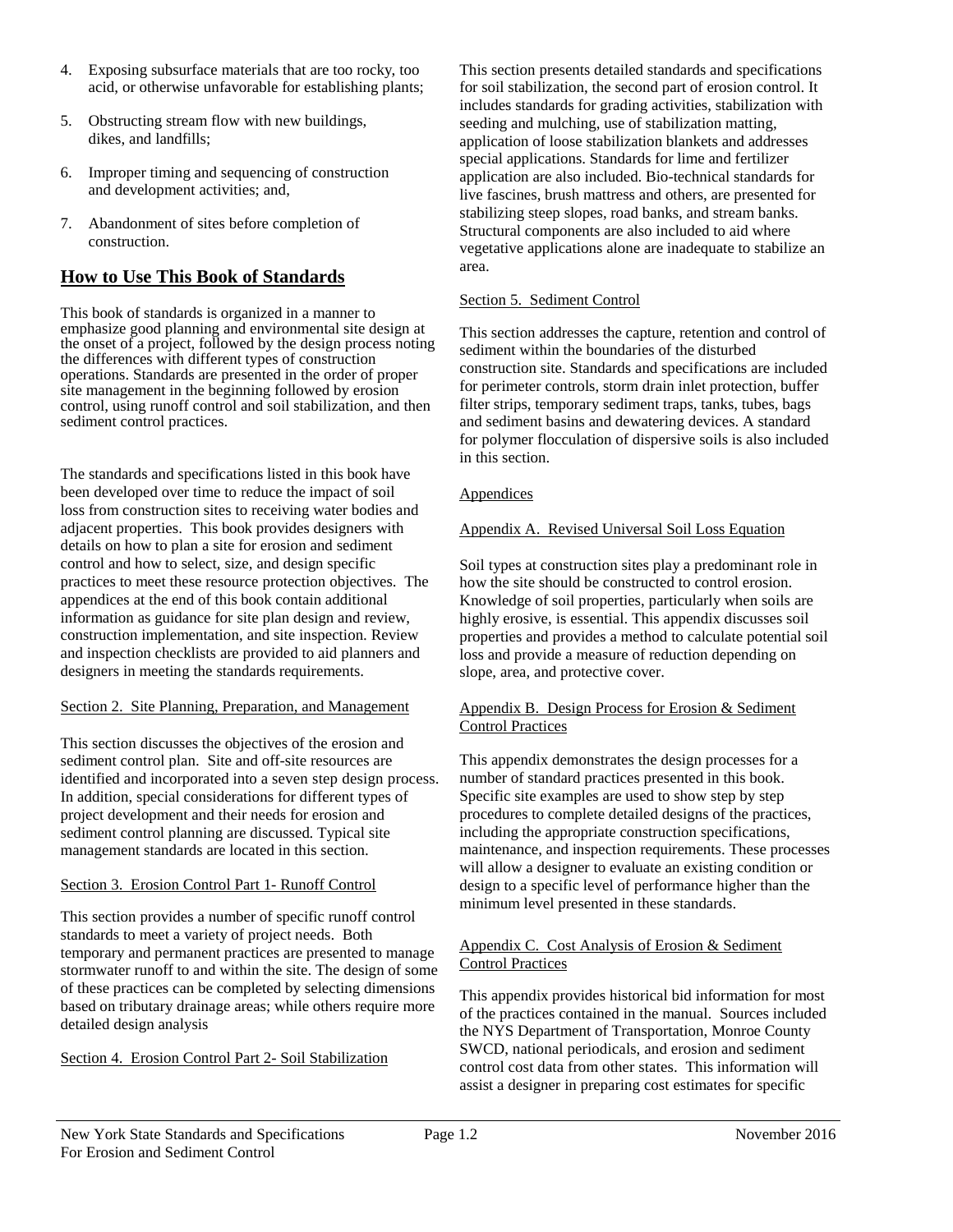erosion and sediment control plans.

#### Appendix D. Erosion Control for Small Residential Sites

 sites that require the preparation of a SWPPP which only requires erosion and sediment control plans, this appendix with compliance with the provisions of the permit. Within New York State SPDES requirements, many small residential sites have to file for permit coverage. For those presents example plans for scenarios that can be used by the local authorities and site owners Attaching the appropriate plan to the building permit assists the owner

#### Appendix E. Sample Checklist for Reviewing Erosion and Sediment Control Plans

 by all site plan reviewers (including planning board authorities, and others) when reviewing erosion and sediment control plans for completeness and proper This appendix includes a comprehensive checklist for use members, conservation board members, conservation district personnel, engineers, consultants, approval management

#### Appendix F. Construction Site Inspection & Maintenance Site Log Book

 authorities or project staff, is necessary to assess the site conditions and the practices implemented. This appendix conducting a thorough evaluation of the site when A proper site inspection, whether conducted by local includes a detailed checklist to assist inspectors in judging the effectiveness of the erosion and sediment control measures.

### Appendix G. Tree Species for New York State

This appendix identifies tress suitable for landscape and conservation plantings in New York State.

### Appendix H. Glossary

 restoration, vegetation, engineering, hydrology and water This appendix presents a list of terms commonly used in site planning, design, erosion and sediment control, soil science, construction activities, streambank stabilization and corridor quality.

### Appendix I. Directories

 may be involved with environmental and technical review of This appendix presents listings of contact information and locations of federal, state, regional and local agencies, who erosion and sediment control plans. These agencies may also provide data important to the development of stormwater management plans.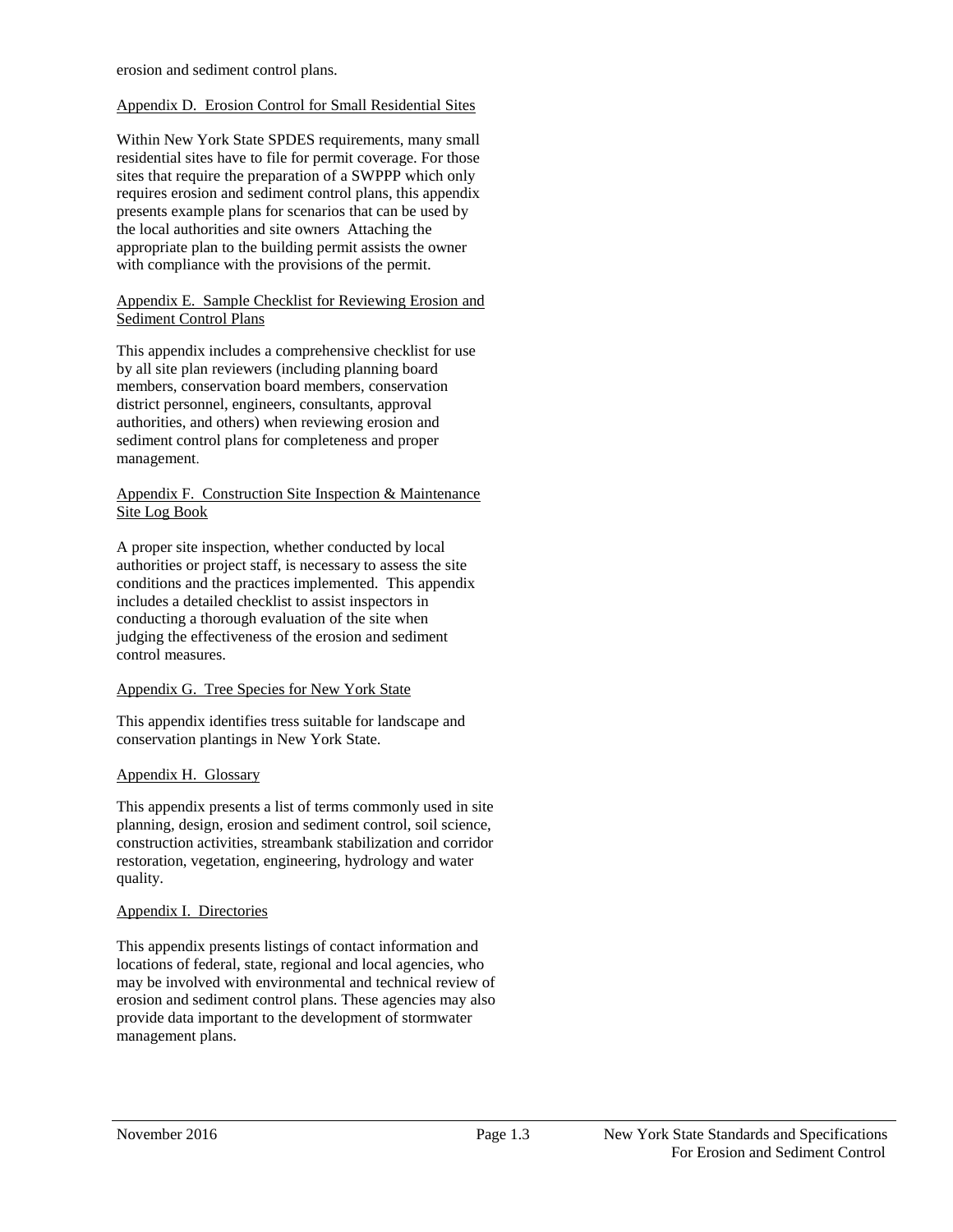# **The Erosion and Sedimentation Processes** Organic matter helps to maintain stable soil structure

 and sediment problems associated with soil disturbance. To holds soil particles in place. Grass buffer strips can The standards, specifications, and planning procedures presented in this document are intended to be utilized when 2. **Vegetative Cover** – Vegetation protects soil from the development activities change the natural topography and erosive forces of raindrop impact and runoff scour in vegetative cover of an area. Erosion and sediment control several ways. Vegetation (top growth) shields the plans must be designed and constructed to minimize erosion soil surface from raindrop impact while the root mass requires an understanding of the processes themselves. Grasses also slow the velocity of runoff, and help understand how erosion and sediment rates are increased

 causes particles of soil to be detached from the soil mass runoff. Long slopes deliver more runoff to the base of absorb falling rain or when the rain falls at an intensity 4. **Climate** – Climate also affects erosion potential in an This advanced stage is called rill erosion. If rills and through the soil between storms. The soil will remain when more concentrated runoff flows downslope. Therefore, runoff volume may be potentially greater. Therefore, gravity. This document deals primarily with the types of **the most important factors in minimizing erosion**  soil erosion caused by rainfall and surface runoff **during development.**  accelerated due to soil disturbance. Raindrops strike the soil surface at a velocity of approximately 25-30 feet per second and can cause splash erosion. Raindrop erosion influence both the volume and velocity of surface causes particles of soil to be detached from the soil mass and splash into the air. After the soil particles are dislodged, they can be transported by surface runoff, which results when the soil becomes too saturated to absorb falling rain or when the rain falls at an intensity greater than the rate at which the water can enter cause further erosion. Runoff can become concentrated into of runoff that is generated. As the frequency of This advanced stage is called rill erosion. If rills and grooves remain unrepaired, they may develop into gullies saturated for longer periods of time and stormwater Soil erosion is the removal of soil by water, wind, ice, or **establishment and maintenance of vegetation are**  the soil. Scouring of the exposed soil surface by runoff can rivulets or well-defined channels up to several inches deep.

Sediment deposition occurs when the rate of surface flow is particles, such as sand and gravel, transport less readily than the lighter silt and clay particles. Previously deposited sediment may be re-suspended by runoff from another storm and transported farther downslope. In this way, upland point of origin. Sediment deposition occurs when the rate of surface flow is erosion risks are high where rainfall is frequent, insufficient for the transport of soil particles. The heavier particles, such as sand and gravel, transport less readily than<br>the lighter silt and clay particles. Previously deposited<br>sediment may be re-suspended by runoff from another<br>storm and transported farther downslope. In this

 months due to more frequent, high intensity rainfall. The erosion potential of a site is determined by five factors; soil erodibility, vegetative cover, topography, climate, and season. Although the factors are interrelated as determinants of erosion potential, they are discussed separately for easy understanding.

 1. **Soil Erodibility** – The vulnerability of a soil to erosion is known as erodibility. The soil structure, texture, and percentage of organic matter influence its erodibility. The most erodible soils generally contain high proportions of silt and very fine sand. The matter, tends to decrease soil erodibility. Clays are presence of clay (except for dispersive clay) or organic sticky and tend to bind soil particles together.

(aggregates).

- be used to filter sediment from the surface runoff. Grasses also slow the velocity of runoff, and help maintain the infiltration capacity of a soil. **The**
- influence both the volume and velocity of surface 3. **Topography** – Slope length and steepness greatly slopes and steep slopes increase runoff velocity. Both conditions enhance the potential for erosion to occur.
- intensity, and duration directly influence the amount of runoff that is generated. As the frequency of rainfall increases, water has less chance to drain saturated for longer periods of time and stormwater intense, or lengthy. area. Rainfall characteristics such as frequency,
- the spring when the surface soil first thaws and the Factors That Influence Erosion **Factors That Influence Erosion the erosion potential increases during the summer** months due to more frequent, high intensity rainfall.